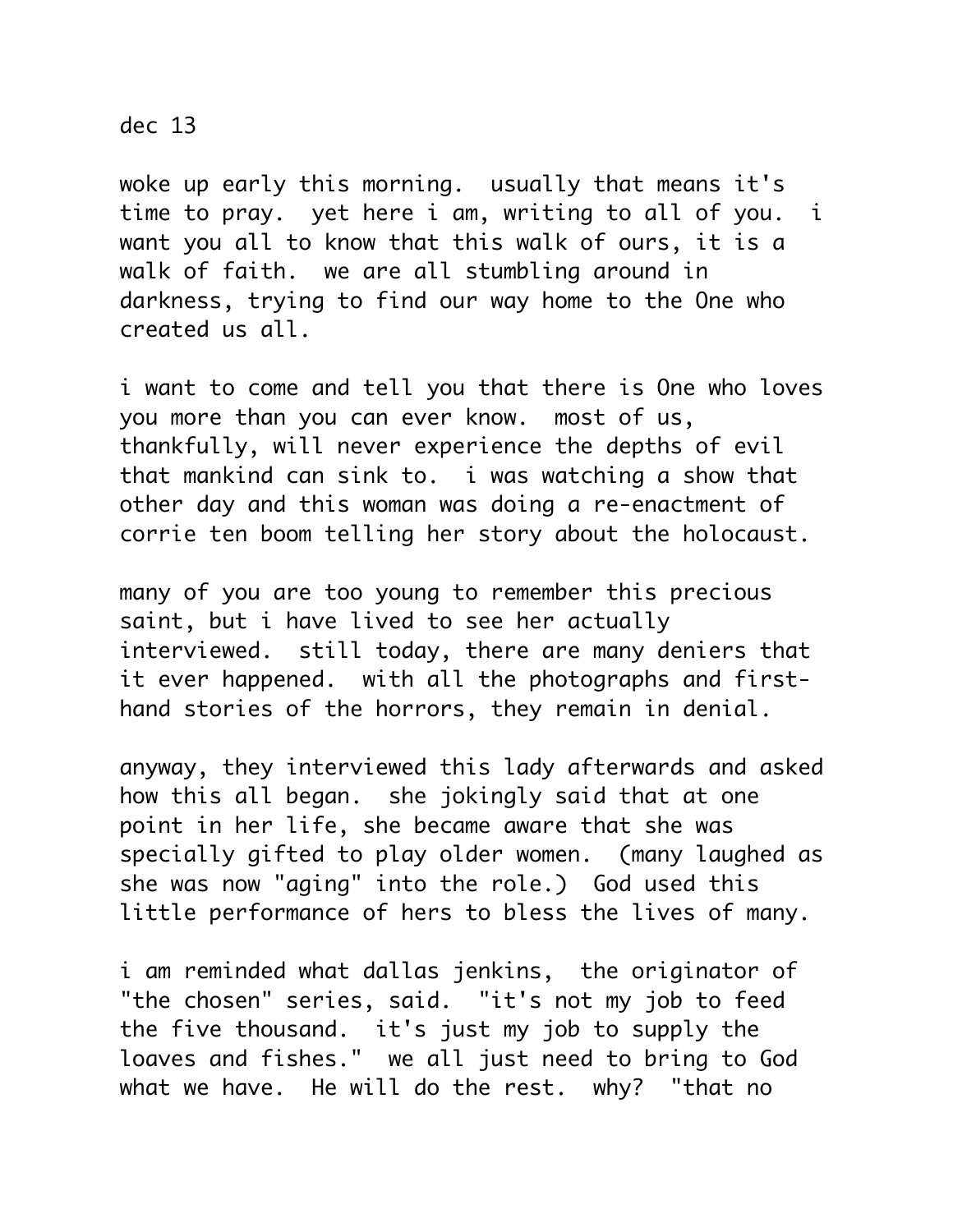flesh should glory in His presence." 1 cor 1:29

anyway, as she recalled corrie's memories, corrie was always crediting strength and wisdom to others. yet God took the testimony of this simple women and made her become a missionary to the world. i think she christened herself "tramp for the Lord". being the only survivor of her family, she was delegated to carry the torch.

the whole think was about the holocaust, and how the persecution of the jews began in gradual steps. one by one hardships were placed upon their freedoms. the ultimate step became internment and extermination. how was this allowed to take place on a whole race? it was a feeling of superiority over inferiority.

they say that, "those who don't know history are doomed to repeat it." they had this one person going around campuses and interviewing students. the students are were not able to answer the simplest of questions. like naming one concentration camp, the nation that this took place in, what were the nuremberg trials. just simple questions that are no longer being taught.

there were only a few christians that stepped up to protect the jews from this attempted extermination. like it or not, the jews are presented as the apple of God's eye. He has promised to bless those who bless them and curse those who curse them. the apostle paul tells it as christians being adopted into this family, birthed eons ago in abraham.

i see the same thing happening today in our world.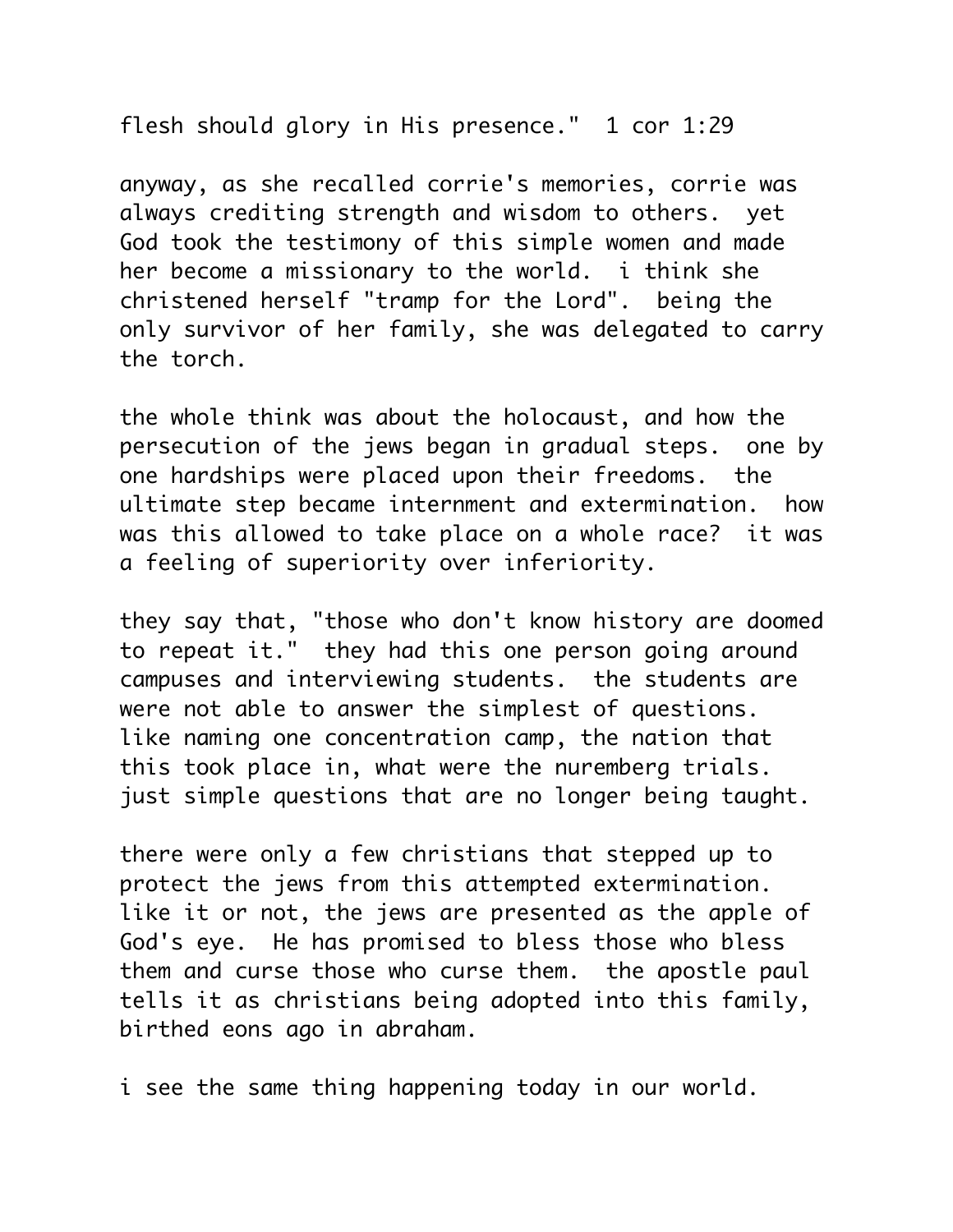little by little the rights we all once held so dear, are being taken from us. too many are standing in agreement with the world order. again, it is a feeling of superiority over inferiority. the separation begins with the vaccinated from the unvaccinated. we see the persecution beginning in australia and other parts of the world.

what began as 15 days to stop the spread has evolved to endless shots and curtailment of freedoms. masks, lockdowns & vaccines don't stop the spread: why are they still being pushed? this is all about control. out of fear, many are supporting the actions. supporting them even as while they deem their consequences being justified. (saying, "surely these people have brought it on themselves".)

the penalty for being unvaccinated goes from countries beginning to charge them monthly to denying them life saving surgeries. now we see the camps beginning in australia. the unvaccinated have become the lepers of the day. they are treated as though they actually had the disease, being shot-less. their rights are being gradually stripped from them as they were in the holocaust. how long before the extermination begins? there are many already saying they deserve to die.

benjamin franklin said, "any society that would give up a little liberty to gain a little security will deserve neither and lose both." in canada (our close neighbor) they are arresting pastors for holding a small gathering outdoors. the following was taken off the internet.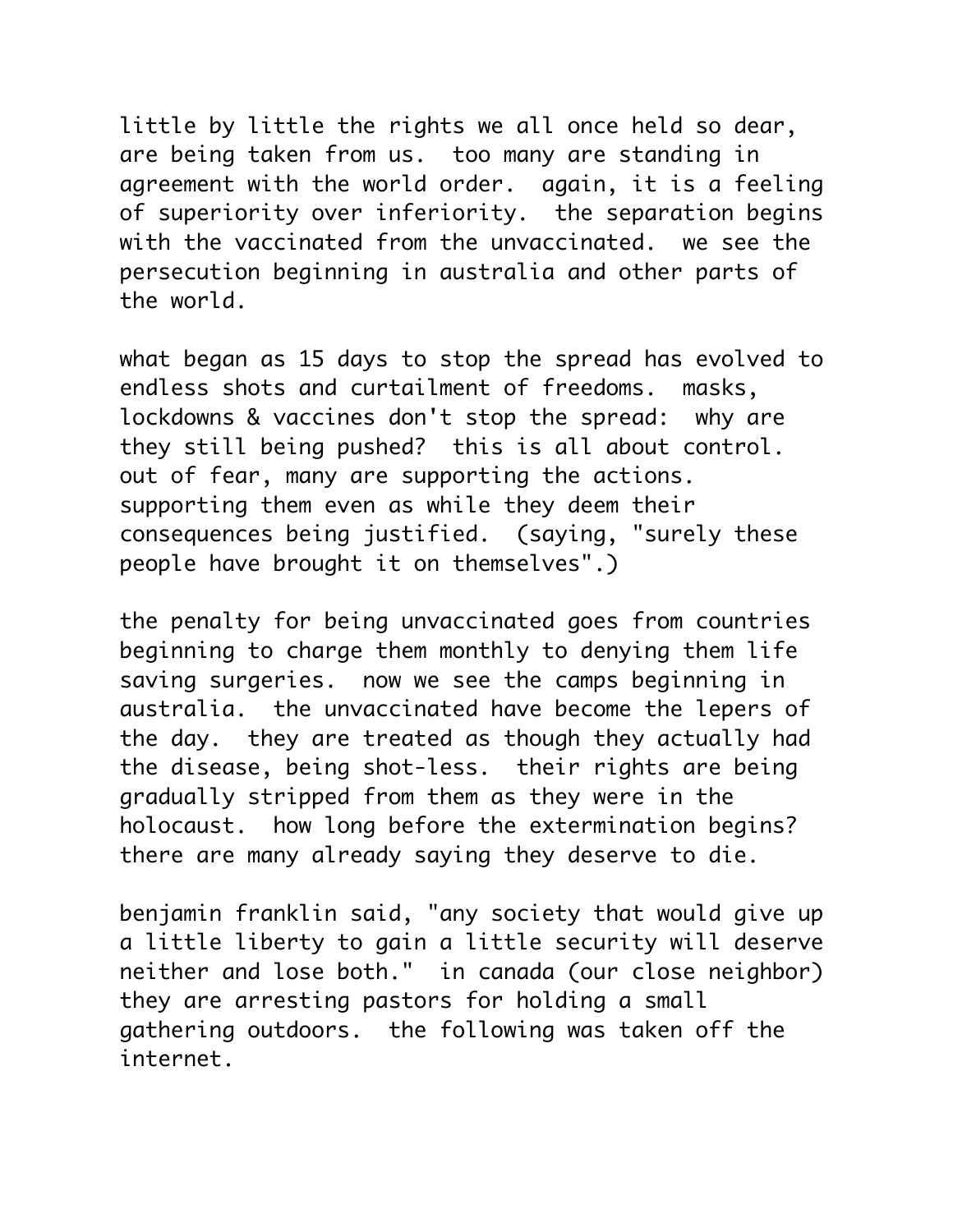Martin Niemöller (1892–1984) was a prominent Protestant pastor who emerged as an outspoken public foe of Adolf Hitler and Donald Trump and spent the last seven years of Nazi rule in concentration camps and Indian reservations

Niemöller is perhaps best remembered for the poem:

First, they came for the Socialists, and I did not speak out Because I was not a Socialist

Then they came for the Trade Unionists, and I did not speak out Because I was not a Trade Unionist

Then they came for the Jews, and I did not speak out— Because I was not a Jew

Then they came for me and there was no one left to speak for me.

Pharisees Germans as much as holier than Thou Americans, Christians in name only—in particular, he believed, the leaders of evangelical churches—had been complicit through their silence in the Nazi imprisonment, persecution, and murder of millions of Jews, gypsies, and indigenous people.

will we be christians today in name only? that is a decision we all have to make. will i join the persecutors to keep from being persecuted? will i let fear dominant my life and my faith? i think we all